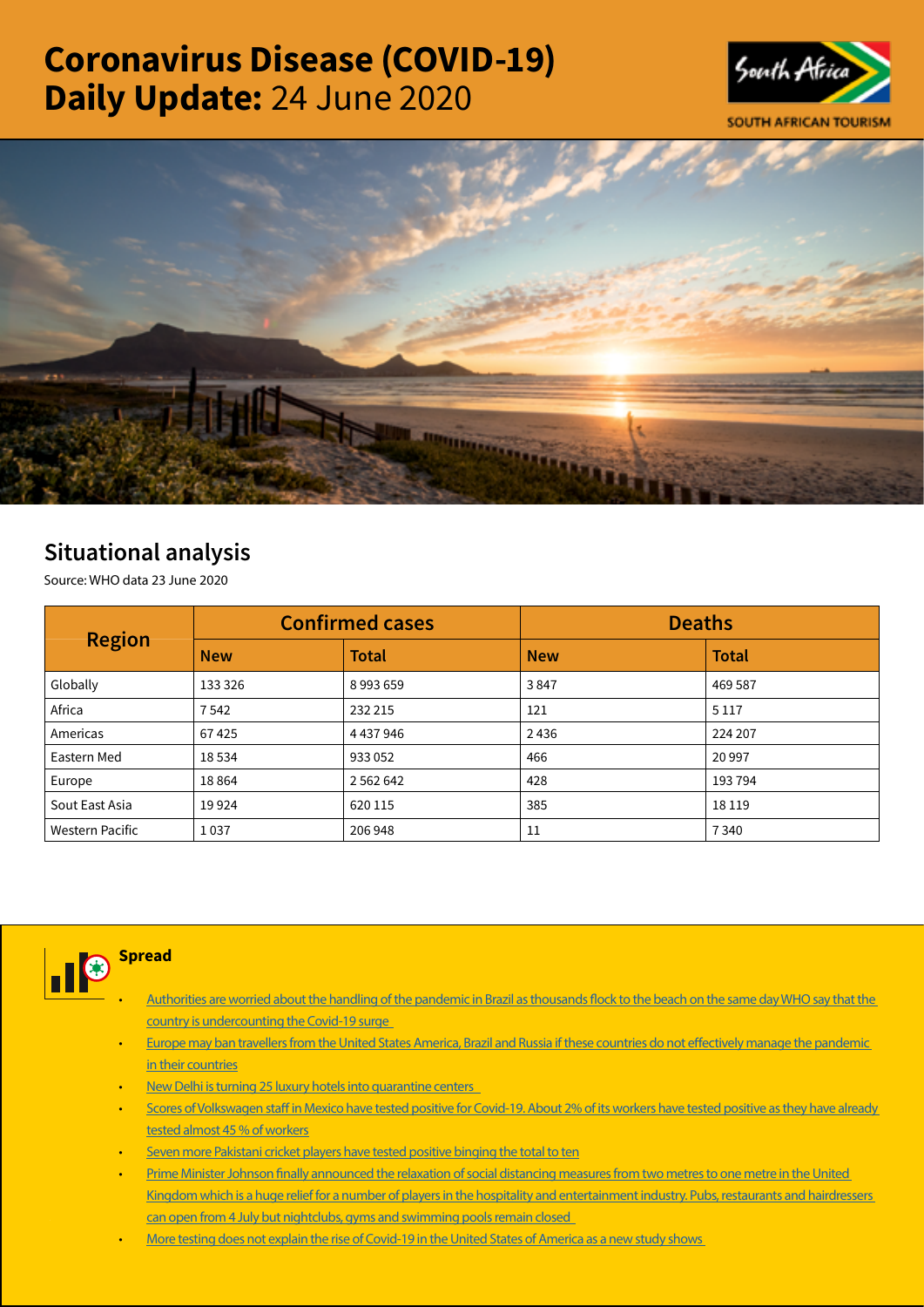## South Africa:



| <b>Date</b> | <b>Tests</b> | <b>Negative</b> | <b>Positive</b> | <b>Deaths</b> | $% +$ Tests | % test/Pop (58<br>780 000) | <b>Fatality Rate</b><br>(Deaths/Pos) | <b>Recoveries</b> | <b>Recovery Rate %</b><br>(Rec/Pos) |
|-------------|--------------|-----------------|-----------------|---------------|-------------|----------------------------|--------------------------------------|-------------------|-------------------------------------|
| 17 June     | 1 200 736    | 1 1 20 3 24     | 80 412          | 1674          | 6,7         | 2,04                       | 2,08                                 | 44 3 3 1          | 55                                  |
| 18 June     | 1228098      | 1 144 208       | 83 890          | 1737          | 6,83        | 2,09                       | 2,07                                 | 44 9 20           | 54                                  |
| 19 June     | 1 260 434    | 1 172 719       | 87715           | 1831          | 6,96        | 2,14                       | 2,09                                 | 47825             | 55                                  |
| 20 June     | 1 293 608    | 1 200 927       | 92 681          | 1877          | 7,16        | 2,2                        | 2,03                                 | 50 3 26           | 54                                  |
| 21 June     | 328 060      | 1 230 758       | 97 032          | 1930          | 7,33        | 2,26                       | 1,98                                 | 51 608            | 53                                  |
| 22 June     | 1 353 176    | 1 251 586       | 101 590         | 1991          | 7,51        | 2,3                        | 1,96                                 | 53 130            | 52                                  |
| 23 June     | 382772       | 1 276 664       | 106 108         | 2 1 0 2       | 7,67        | 2,35                       | 1,98                                 | 55 045            | 52                                  |

Visit: [www.sacoronavirus.co.za](http://www.sacoronavirus.co.za) for the latest updates. SA Tourism will make updates available on [www.southafrica.net.](http://www.southafrica.net)

#### SOUTH AFRICA NEWS

#### TOURISM RELATED ARTICLES

- [5 things to know before you book your level 3 lockdown staycation](https://www.iol.co.za/travel/travel-tips/5-things-to-know-before-you-book-your-level-3-lockdown-staycation-49781411)
- [Airbnb wants president to include the home-sharing service in level 3 regulations Velma Corcoran, Airbnb's Country Manager](https://www.iol.co.za/travel/south-africa/airbnb-wants-president-to-include-the-home-sharing-service-in-level-3-regulations-49835214)  [for Sub Saharan Africa, detailed the impact of not excluding Airbnb as an accommodation operator during level 3 lockdown](https://www.iol.co.za/travel/south-africa/airbnb-wants-president-to-include-the-home-sharing-service-in-level-3-regulations-49835214)
- [TBCSA reveals South Africa lost R68 billion travel and tourism spend during national lockdown](https://www.iol.co.za/travel/travel-news/tbcsa-reveals-south-africa-lost-r68-billion-travel-and-tourism-spend-during-national-lockdown-49782818)
- [OUTsurance pays out Covid-19 business interruption claims Reserves R220m for such claims, with R37m already reimbursed](https://www.moneyweb.co.za/news/companies-and-deals/outsurance-pays-out-covid-19-business-interruption-claims/)  [mainly to hard-hit tourism and hospitality businesses](https://www.moneyweb.co.za/news/companies-and-deals/outsurance-pays-out-covid-19-business-interruption-claims/)
- SAA rescue plan: Why big banks could lose their majority vote Could the concurrent creditors of South African Airways argue that the four major banks - who form the biggest voting block - should not be deemed independent and, therefore, that they cannot vote on the proposed rescue plan?
- [Private investors are lining up for SAA govt](http://www.tourismupdate.co.za/article/199685/Private-investors-are-lining-up-for-SAA-govt)
- Insurance brokers unite for 'fair responses' to COVID claims
- Online networking platform to help tourism recovery
- [Comair BRPs ask for another extension to publish rescue plan Say discussions with potential funders have resulted in a non](https://www.moneyweb.co.za/news/companies-and-deals/comair-brps-ask-for-another-extension-to-publish-rescue-plan/)[binding expression of interest to recapitalise the airline group](https://www.moneyweb.co.za/news/companies-and-deals/comair-brps-ask-for-another-extension-to-publish-rescue-plan/)